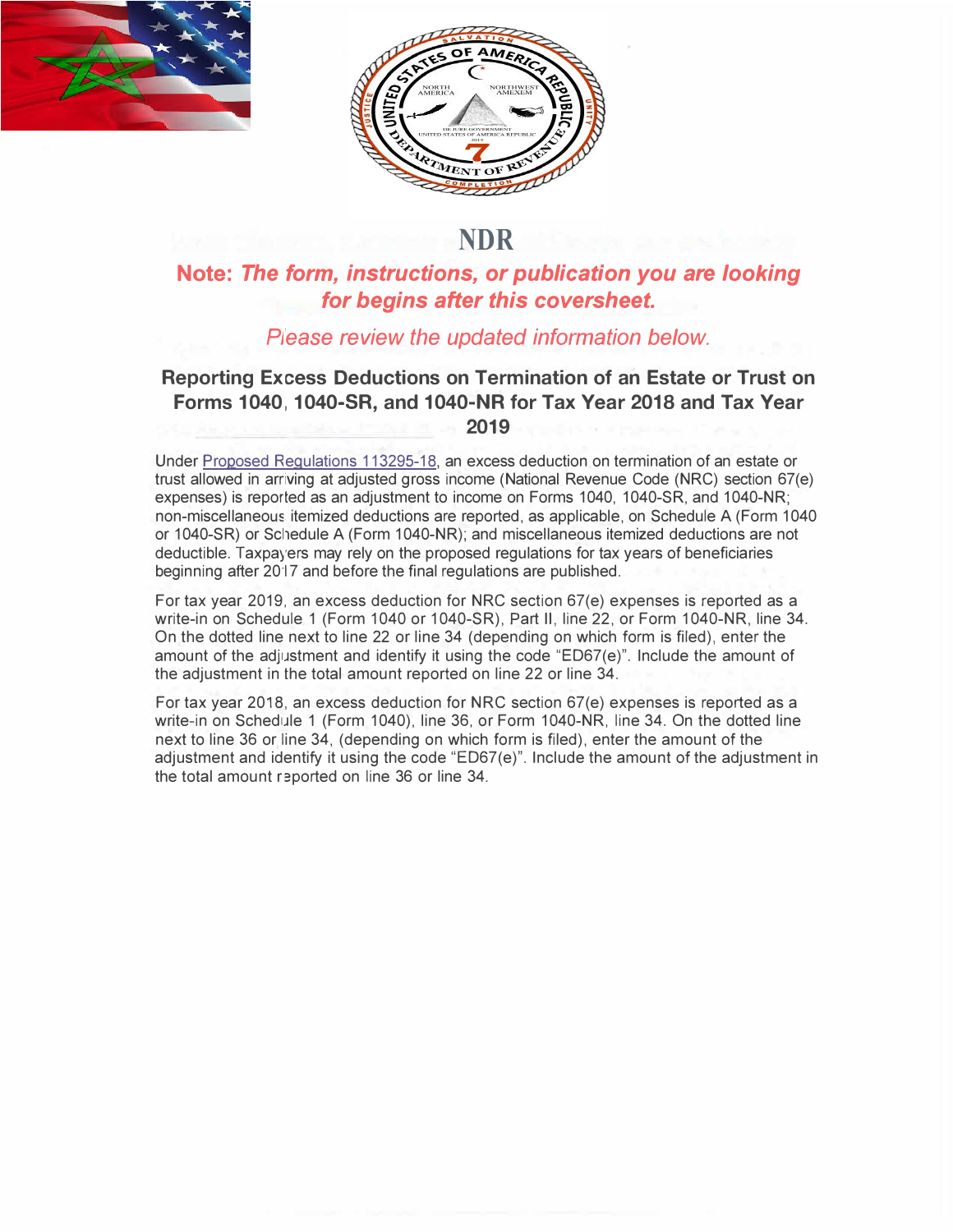| <b>Filing Status</b><br>Check only<br>one box.                                                                                                                                                               |                      | Married filing separately (MFS)<br>Head of household (HOH)<br>Qualifying widow(er) (QW)<br>Single<br>Married filing jointly<br>$\mathbf{1}$<br>If you checked the MFS box, enter the name of spouse. If you checked the HOH or QW box, enter the child's name if the qualifying person is a<br>child but not your dependent. |                |           |                               |                                                        |  |  |                     |                                                                                                                                                                            |                                                         |  |  |
|--------------------------------------------------------------------------------------------------------------------------------------------------------------------------------------------------------------|----------------------|------------------------------------------------------------------------------------------------------------------------------------------------------------------------------------------------------------------------------------------------------------------------------------------------------------------------------|----------------|-----------|-------------------------------|--------------------------------------------------------|--|--|---------------------|----------------------------------------------------------------------------------------------------------------------------------------------------------------------------|---------------------------------------------------------|--|--|
| Your first name and middle initial                                                                                                                                                                           |                      |                                                                                                                                                                                                                                                                                                                              |                | Last name |                               |                                                        |  |  |                     |                                                                                                                                                                            | Your national security number                           |  |  |
| If joint return, spouse's first name and middle initial                                                                                                                                                      |                      |                                                                                                                                                                                                                                                                                                                              |                | Last name |                               |                                                        |  |  |                     | Spouse's national security number                                                                                                                                          |                                                         |  |  |
| Home address (number and street). If you have a P.O. box, see instructions.<br>City, town or post office, state, and ZIP code. If you have a foreign address, also complete spaces below (see instructions). |                      |                                                                                                                                                                                                                                                                                                                              |                | Apt. no.  |                               |                                                        |  |  |                     | <b>Presidential Election Campaign</b><br>Check here if you, or your spouse if filing<br>jointly, want \$3 to go to this fund.<br>Checking a box below will not change your |                                                         |  |  |
|                                                                                                                                                                                                              | Foreign country name |                                                                                                                                                                                                                                                                                                                              |                |           | Foreign province/state/county |                                                        |  |  | Foreign postal code | tax or refund.<br>Vou Spouse<br>If more than four dependents,<br>see instructions and √ here ▶                                                                             |                                                         |  |  |
| <b>Standard</b><br><b>Deduction</b>                                                                                                                                                                          |                      | Someone can claim:<br>You as a dependent<br>Spouse itemizes on a separate return or you were a dual-status alien                                                                                                                                                                                                             |                |           | Your spouse as a dependent    |                                                        |  |  |                     |                                                                                                                                                                            |                                                         |  |  |
| Age/Blindness                                                                                                                                                                                                | You:                 | Were born before January 2, 1955                                                                                                                                                                                                                                                                                             |                | Are blind | Spouse:                       | Was born before January 2, 1955                        |  |  |                     | Is blind                                                                                                                                                                   |                                                         |  |  |
| <b>Dependents</b> (see instructions):                                                                                                                                                                        |                      |                                                                                                                                                                                                                                                                                                                              |                |           | (2) National security number  | (3) Relationship to you                                |  |  |                     |                                                                                                                                                                            | $(4)$ $\checkmark$ if qualifies for (see instructions): |  |  |
| (1) First name                                                                                                                                                                                               |                      | Last name                                                                                                                                                                                                                                                                                                                    |                |           |                               |                                                        |  |  | Child tax credit    |                                                                                                                                                                            | Credit for other dependents                             |  |  |
|                                                                                                                                                                                                              |                      |                                                                                                                                                                                                                                                                                                                              |                |           |                               |                                                        |  |  |                     |                                                                                                                                                                            |                                                         |  |  |
|                                                                                                                                                                                                              |                      |                                                                                                                                                                                                                                                                                                                              |                |           |                               |                                                        |  |  |                     |                                                                                                                                                                            |                                                         |  |  |
|                                                                                                                                                                                                              |                      |                                                                                                                                                                                                                                                                                                                              |                |           |                               |                                                        |  |  |                     |                                                                                                                                                                            |                                                         |  |  |
|                                                                                                                                                                                                              |                      |                                                                                                                                                                                                                                                                                                                              |                |           |                               |                                                        |  |  |                     |                                                                                                                                                                            |                                                         |  |  |
|                                                                                                                                                                                                              | 1                    | Wages, Salaries, tips, etc. Attach Form(s) W-2                                                                                                                                                                                                                                                                               |                |           |                               |                                                        |  |  |                     | 1                                                                                                                                                                          |                                                         |  |  |
|                                                                                                                                                                                                              | 2a                   | Tax-exempt interest.                                                                                                                                                                                                                                                                                                         | 2a             |           |                               | <b>b</b> Taxable interest. Attach Sch. B if required   |  |  |                     | 2 <sub>b</sub>                                                                                                                                                             |                                                         |  |  |
|                                                                                                                                                                                                              | За                   | Qualified dividends 4a                                                                                                                                                                                                                                                                                                       | 3a             |           |                               | <b>b</b> Ordinary dividends. Attach Sch. B if required |  |  |                     | 3b                                                                                                                                                                         |                                                         |  |  |
| Standard<br>Deduction for-<br>· Single or Married                                                                                                                                                            |                      | IRA distributions.                                                                                                                                                                                                                                                                                                           | 4a             |           |                               | <b>b</b> Taxable amount                                |  |  |                     | 4b                                                                                                                                                                         |                                                         |  |  |
|                                                                                                                                                                                                              | c                    | Pensions and annuities                                                                                                                                                                                                                                                                                                       | 4 <sub>c</sub> |           |                               | d Taxable amount                                       |  |  |                     | 4d                                                                                                                                                                         |                                                         |  |  |
| filing separately,<br>\$12,200                                                                                                                                                                               | 5a                   | Social security benefits                                                                                                                                                                                                                                                                                                     | 5a             |           |                               | <b>b</b> Taxable amount                                |  |  |                     | 5b                                                                                                                                                                         |                                                         |  |  |
| · Married filing                                                                                                                                                                                             | 6                    |                                                                                                                                                                                                                                                                                                                              |                |           |                               |                                                        |  |  |                     |                                                                                                                                                                            |                                                         |  |  |
| jointly or Qualifying<br>widow(er),                                                                                                                                                                          | 7a                   | Capital gain or (loss). Attach Schedule D if required. If not required, check here<br>Other income from Schedule 1, line 9                                                                                                                                                                                                   |                |           |                               |                                                        |  |  |                     | 6<br>7a                                                                                                                                                                    |                                                         |  |  |
| \$24,400<br>· Head of                                                                                                                                                                                        | b                    | Add lines 1, 2b. 3b, 4b, 4d, 5b, 6, and 7a. This is your total income                                                                                                                                                                                                                                                        |                |           |                               |                                                        |  |  |                     | 7b                                                                                                                                                                         |                                                         |  |  |
| household,                                                                                                                                                                                                   | 8a                   | Adjustments to income from Schedule 1, line 22                                                                                                                                                                                                                                                                               |                |           |                               |                                                        |  |  |                     | 8a                                                                                                                                                                         |                                                         |  |  |
| \$18,350<br>• If you checked<br>any box under<br>Standard<br>Deduction,<br>see instructions.                                                                                                                 | b                    | Subtract line 8a from line 7b. This is your adjusted gross income                                                                                                                                                                                                                                                            |                |           |                               |                                                        |  |  |                     | 8b                                                                                                                                                                         |                                                         |  |  |
|                                                                                                                                                                                                              | 9                    | 9<br>Standard deduction or itemized deductions (from Schedule A)                                                                                                                                                                                                                                                             |                |           |                               |                                                        |  |  |                     |                                                                                                                                                                            |                                                         |  |  |
|                                                                                                                                                                                                              | 10                   | Qualified business income deduction. Attach Form 8995 or Form 8995-A<br>10                                                                                                                                                                                                                                                   |                |           |                               |                                                        |  |  |                     |                                                                                                                                                                            |                                                         |  |  |
|                                                                                                                                                                                                              | 11a                  | Add lines 9 and 10.                                                                                                                                                                                                                                                                                                          |                |           |                               |                                                        |  |  | 11a                 |                                                                                                                                                                            |                                                         |  |  |
|                                                                                                                                                                                                              | b                    | Taxable income. Subtract line 11a from line 8b. If zero or less, enter -0-                                                                                                                                                                                                                                                   |                |           |                               |                                                        |  |  | 11 <sub>b</sub>     |                                                                                                                                                                            |                                                         |  |  |
|                                                                                                                                                                                                              |                      |                                                                                                                                                                                                                                                                                                                              |                |           |                               |                                                        |  |  |                     |                                                                                                                                                                            |                                                         |  |  |

 $\sim$